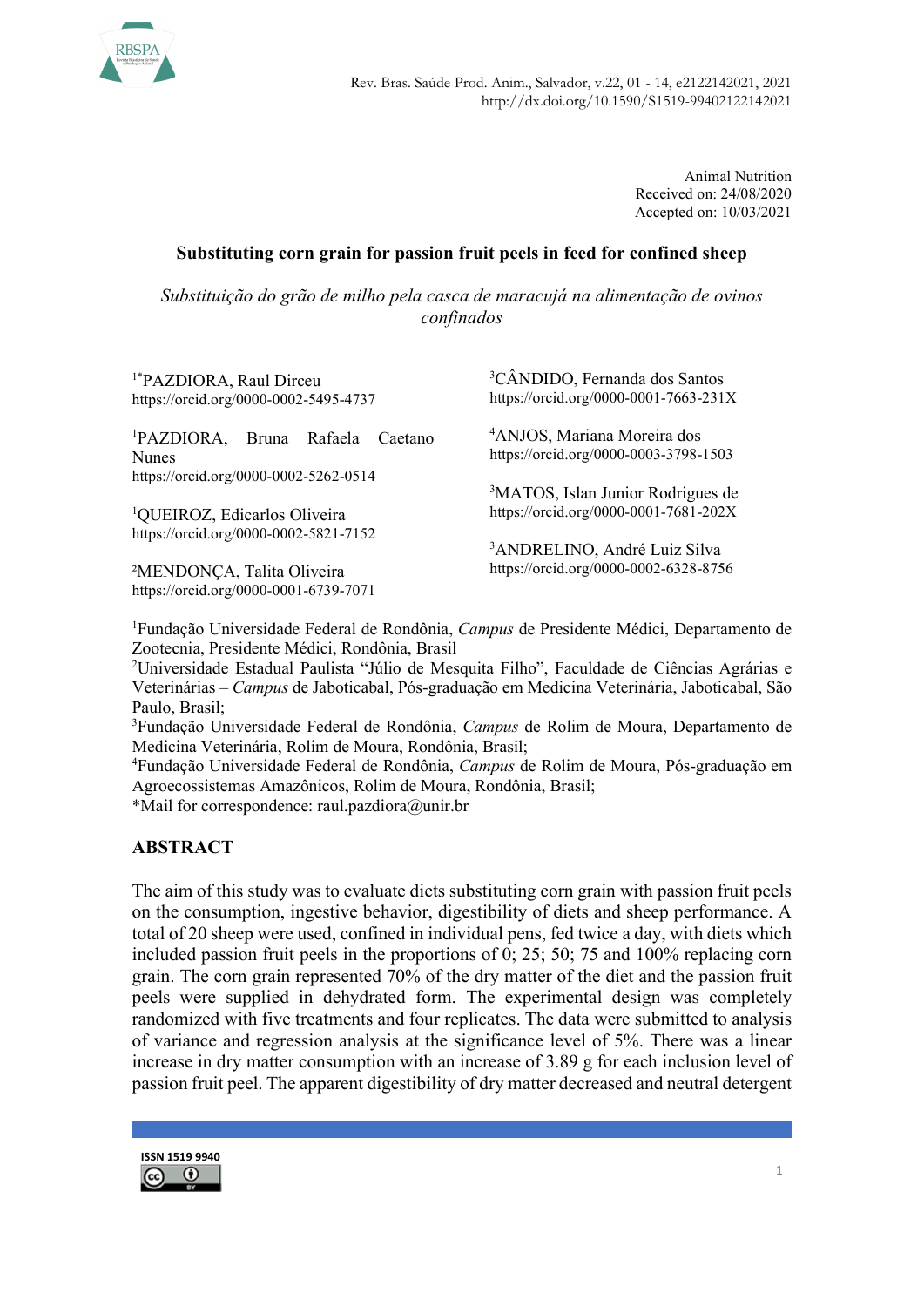

fiber increased linearly with the substitution of corn grain with passion fruit peels. The feeding, rumination, leisure and water intake times presented averages of 3.74; 2.92; 16.92 and 0.42 hours, and were not influenced by the diets (P>0.05). The average daily weight gain was similar for the animals in the different diets and consequently the final weight presented average values of 0.226 kg day<sup>-1</sup> and 32.1 kg, respectively. The inclusion of passion fruit peels in the sheep diet is an interesting alternative because even with the reduced dry matter digestibility, it increased the consumption and promoted similar weight gains.

Keywords: Non-conventional foods. Productive performance. Ovinoculture. Intensive system. Ruminant.

## RESUMO

Objetivou-se avaliar dietas com substituição do grão de milho pela casca de maracujá sobre o consumo, comportamento ingestivo, digestibilidade das dietas e desempenho de ovinos. Foram utilizados 20 ovinos, confinados em baias individuais, alimentados duas vezes ao dia, com dietas que receberam a inclusão da casca de maracujá nas proporções de 0; 25; 50; 75 e 100% em substituição ao grão de milho. O grão de milho representou 70% da matéria seca da dieta e a casca de maracujá foi fornecida na forma desidratada. O delineamento experimental foi inteiramente casualizado, com cinco tratamentos e quatro repetições. Os dados foram submetidos à análise de variância e análise de regressão, ao nível de 5%. Observou-se um aumento linear do consumo de matéria seca, com acréscimo de 3,89 g para cada nível de inclusão de casca de maracujá. A digestibilidade aparente da matéria seca reduziu e a fibra detergente neutro aumentou linearmente com a substituição ao grão de milho pela casca de maracujá. O tempo de alimentação, ruminação, ócio e ingestão de água, com médias de 3,74; 2,92; 16,92 e 0,42 horas, não foram influenciados pelas dietas (P>0,05). O ganho de peso médio diário foi semelhante para os animais nas diferentes dietas e por consequência o peso final, apresentando valores médios de 0,226 kg dia-1 e 32,1 kg, respectivamente. A inclusão de casca de maracujá na dieta de ovinos é uma alternativa interessante, pois mesmo com a redução da digestibilidade da matéria seca, aumentou o consumo e promoveu semelhante ganho de peso.

Palavras-chave: Alimentos não convencionais. Desempenho produtivo. Ovinocultura. Sistema intensivo. Ruminante.

### INTRODUCTION

Sheep farming in Brazil has ceased to be only used as production for family survival and has become of great importance at the commercial level (Gonzaga et al., 2018). Data provided by the Brazilian Institute of Geography and Statistics (IBGE, 2019a) show that sheep production reached 18.9 million head with a density of 0.02 head per hectare in 2018, showing an increase in relation to the last few years. Rondônia presented a herd of 95,202 heads this year, which represents 0.50% of the total animals, and demonstrates that the production chain needs to be better organized to reach the State's productive potential.

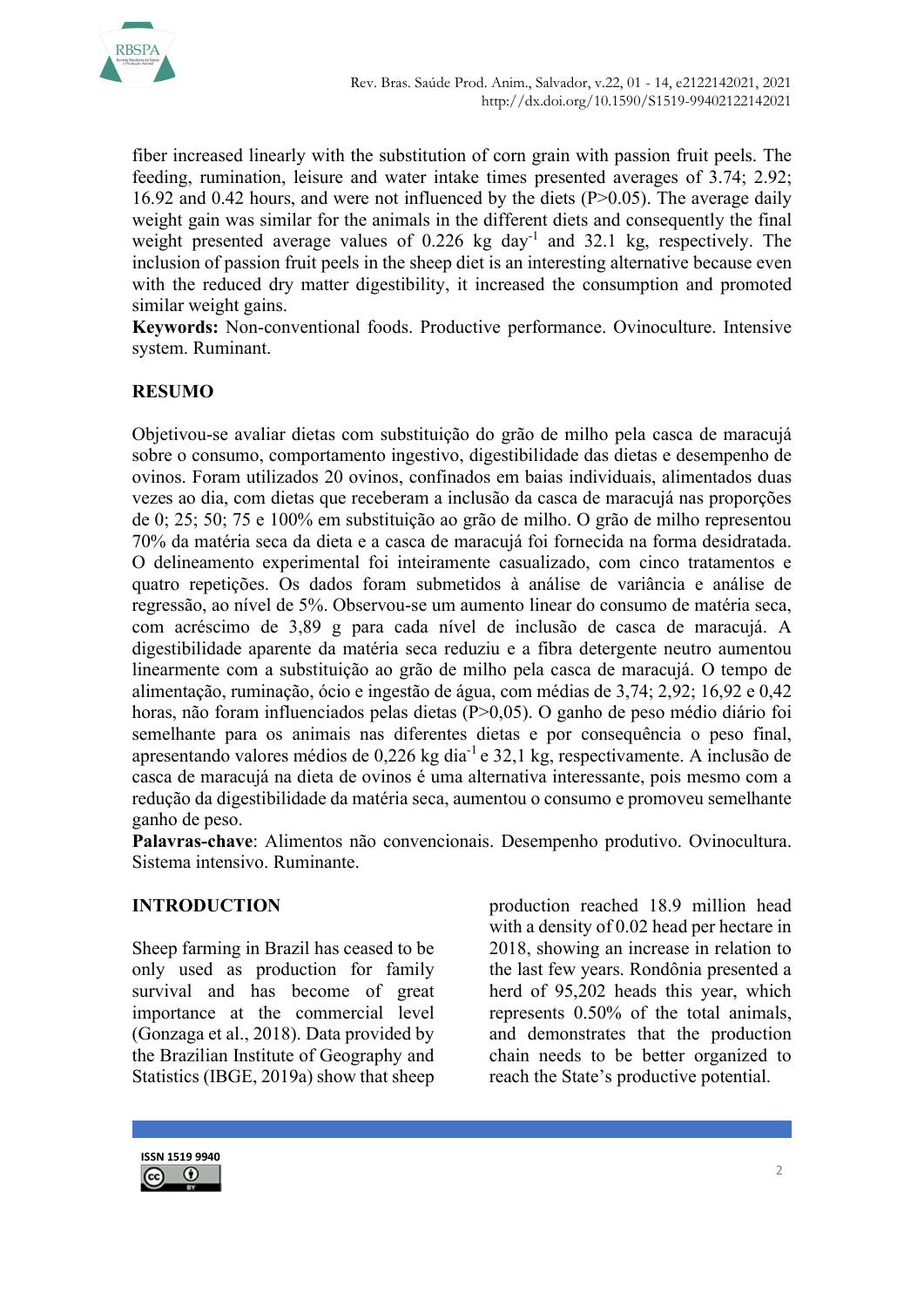Regarding sheep feed, much of the country, including the state of Rondônia, has a seasonal rainfall regime which causes grasses to present 80% of their yield in the six wettest months of the year, causing a harvest and off-season in livestock dependent on pastures. The other six months have a low forage availability and nutritional value (Cruz et al., 2013).

Among the alternatives to "optimize" animal production, one can consider the use of agro-industrial waste as a way to reduce production costs with food. According to Lousada Jr. et al. (2006), waste is generated in significant quantities from the field to the fruit processing industry, and it is estimated that 45 to 50% of the total production is waste.

Cruz et al. (2013) and Sena et al. (2015) presented the use of fruit processing residues as an alternative food form, particularly during the dry season, causing a reduction in food costs. Passion fruit (Passiflora edulis f. Flavicarpa) production is widely distributed geographically, with Brazil being the largest producer (IBGE, 2017), and its peel is the main residue. Rondônia occupies the  $17<sup>th</sup>$  position among Brazilian states in area destined to harvest (527 hectares) and is the third largest producer (3,889 tons) in the North behind Pará and Amazônia (IBGE, 2019b). Thus, studies on its nutritional value are important (Cruz et al., 2011), as it has a low acquisition cost and its alternative use can reduce the effects of environmental impact (Couto Filho et al., 2010).

Dehydrated passion fruit peels can be supplied in an incorporated or natural way in feeding ruminants (Cruz et al.,

2011). Its good nutritional value and acceptability by the animals was verified by Pazdiora et al. (2019), and characterizes it as a possible substitute for conventional foods such as corn kernels, reducing feed costs. In addition, the lignin level in the cell wall is important to hinder access by microorganisms and therefore preserve the stability of the rumen environment (Silva et al., 2013).

In this context, the objective of this study was to evaluate using passion fruit peels in diets with different corn grain substitution levels on consumption, ingestive behavior, diet digestibility and performance of confined sheep.

# MATERIAL AND METHODS

This study was carried out on a commercial property located on line 192, km 08, south side, in the municipality of Rolim de Moura, RO, Brazil, and occurred between the months of October and December 2018. The region's climate is Am type according to the Koppen-Geiger classification, therefore being an equatorial climate with variation between hot and humid tropical, with well-defined dry season (June/September), minimum average temperature of 24°C, maximum average 32°C and average of 28°C. The average annual precipitation is 2,250 mm.year<sup>-1</sup> with high relative air humidity of around 85% (Alvares et al., 2013).

A total of 20 male sheep aged  $6 \pm 1$ months, with an initial weight of  $19.5 \pm$ 3.7 kg, previously treated against ecto and endoparasitosis (ivermectin active ingredient) were used. The sheep were confined in individual stalls of 1 m² with slatted wooden floors and contained

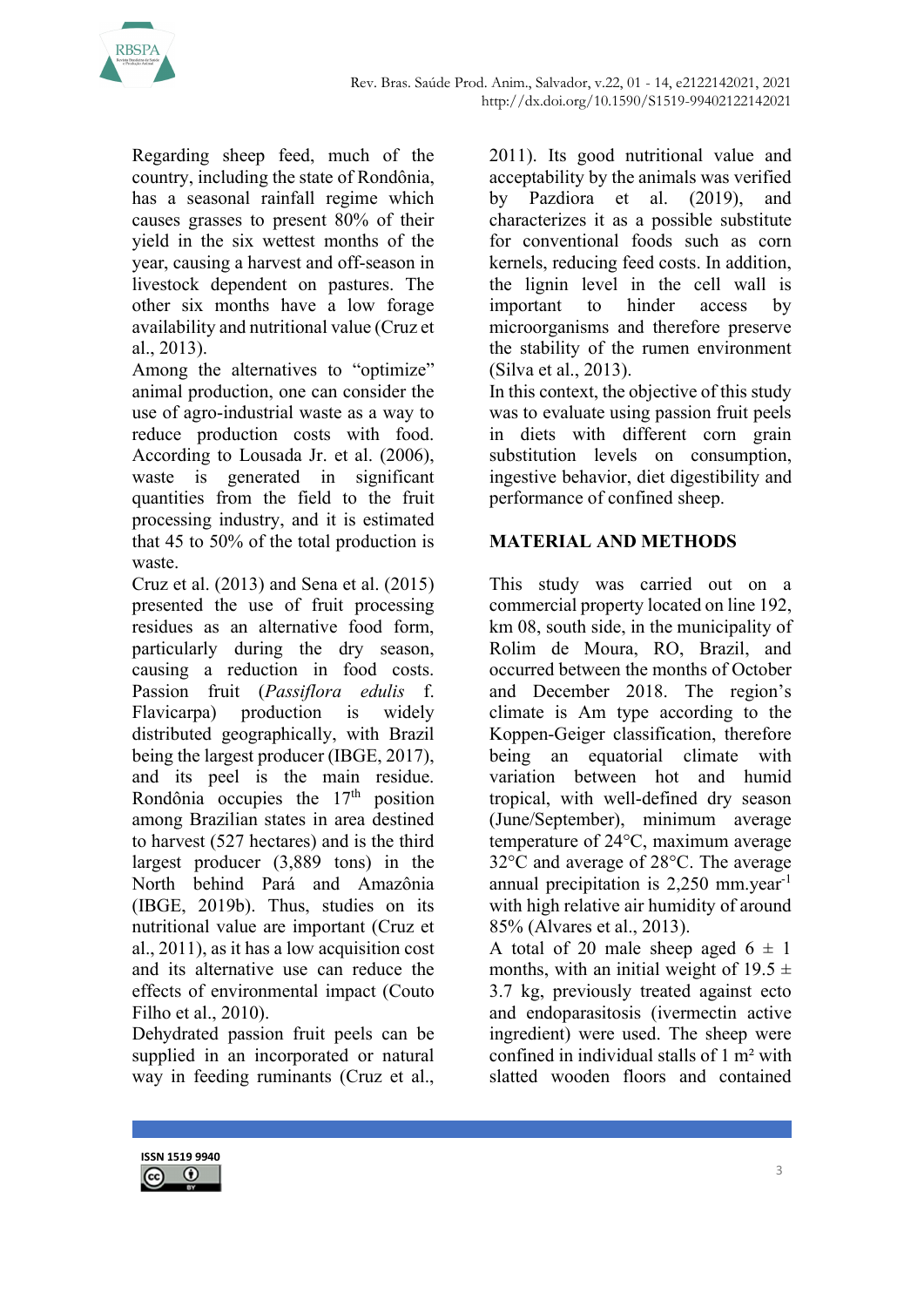

individual feeders and drinkers. Each treatment consisted of four animals, with each sheep corresponding to an experimental unit. This project was submitted to the Ethics Committee on the Use of Animals (CEUA), Faculty of Biomedical Sciences of Cacoal (FACIMED), and approved for execution according to protocol number PP 008/2017 on 07/31/2017.

Mineral supplementation was included in the diet and the tested treatments were: diet without passion fruit peel (control) and diets with 25; 50; 75 and 100% substitution of corn grain by dehydrated passion fruit peels. It is worth mentioning that the corn grain represented 70% of the dry matter (DM) of the diet (Table 1).

Table 1. Composition of diets with substitution levels of corn grain for passion fruit peels provided to confined sheep.

|                       | Substitution levels of corn grain for passion fruit peels, % |      |       |       |       |  |  |  |
|-----------------------|--------------------------------------------------------------|------|-------|-------|-------|--|--|--|
| Ingredients, %        | $\theta$                                                     | 25   | 50    | 75    | 100   |  |  |  |
| Corn grain            | 70.0                                                         | 52.5 | 35.0  | 17.5  | 0.0   |  |  |  |
| Passion fruit peel    | 0.0                                                          | 17.5 | 35.0  | 52.5  | 70.0  |  |  |  |
| Livestock Urea        | 1.0                                                          | 0.9  | 0.8   | 0.6   | 0.5   |  |  |  |
| Soybean meal          | 14.0                                                         | 14.1 | 14.2  | 14.4  | 14.5  |  |  |  |
| Mineral Salt          | 3.0                                                          | 3.0  | 3.0   | 3.0   | 3.0   |  |  |  |
| <b>Elephant Grass</b> | 12.0                                                         | 12.0 | 12.0  | 12.0  | 12.0  |  |  |  |
| Total                 | 100.0                                                        | 0.00 | 100.0 | 100.0 | 100.0 |  |  |  |

The residue from extracting passion fruit pulp from small agro-industrial producers in the municipality of Rolim de Moura, RO and region was used for this study, being properly dehydrated until the moisture content was below 15%, as periodically verified by taking a sample to the greenhouse to monitor the moisture content. The peels were dehydrated in the sun in a cemented area, being spread in layers of approximately 7 cm thick and turned at least three times a day. After drying the peels, they were crushed in a forage crusher adjusted to form a similar average particle size to crushed corn for later inclusion in the diets.

The elephant grass was dehydrated before beginning the experimental period, thus enabling storage and to

maintain nutritional quality during supply to the animals. It was cut with an average height of 1.20 meters, crushed in a forage crusher and exposed to the sun. After drying, it was stored for later supply to the animals.

The passion fruit peels used in the diet formulations presented 13.4% of crude protein (CP), 0.21% of ether extract (EE), 9.7% of mineral matter (MM), 11.8% of non-fibrous carbohydrates (NFC), 64.9% neutral detergent fiber (NDF), 45.3% acid detergent fiber (ADF), 28.4% cellulose, 19.5% hemicellulose and 16.9% lignin. The diets were formulated to be isoprotein (Table 2) and offered in an amount which would allow leftovers of approximately 10% of what was originally offered. Water was available

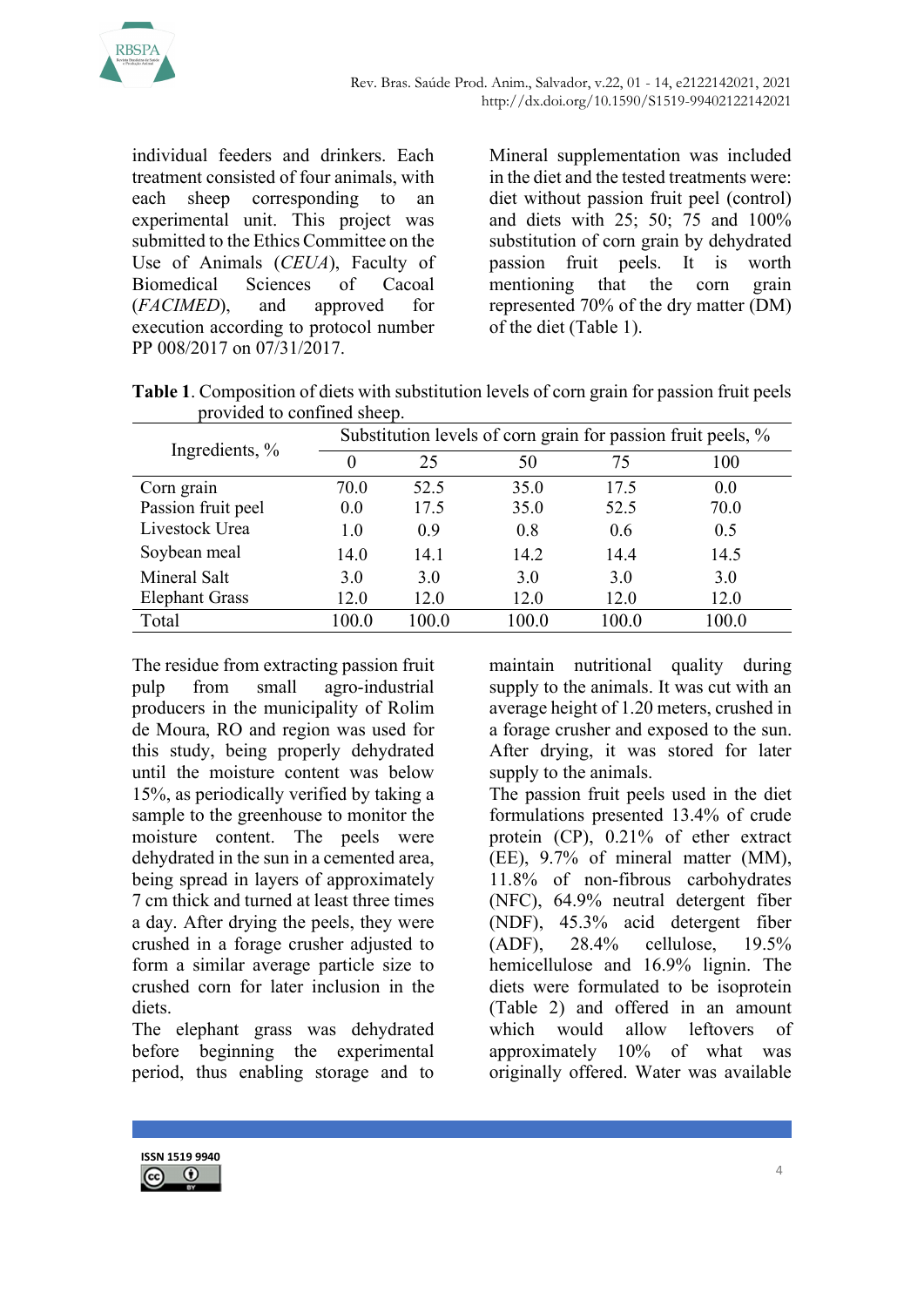

ad libitum for all animals, which was renewed daily in the morning with cleaning of drinking fountains.

|  | Table 2. Chemical composition of diets with substitution levels of corn grain for passion |  |  |
|--|-------------------------------------------------------------------------------------------|--|--|
|  | fruit peels provided to confined sheep.                                                   |  |  |

|                               | Substitution levels of corn grain for passion fruit |      |      |      |      |  |  |  |
|-------------------------------|-----------------------------------------------------|------|------|------|------|--|--|--|
| Nutrients. %                  | peels. %                                            |      |      |      |      |  |  |  |
|                               | $\theta$                                            | 25   | 50   | 75   | 100  |  |  |  |
| Dry matter $(DM)$             | 90.2                                                | 89.2 | 89.4 | 89.5 | 89.2 |  |  |  |
| Crude protein (CP)            | 18.9                                                | 19.0 | 19.5 | 18.9 | 20.0 |  |  |  |
| Ether extract (EE)            | 0.62                                                | 0.63 | 0.52 | 0.57 | 0.43 |  |  |  |
| Neutral detergent fiber (NDF) | 23.9                                                | 29.6 | 40.1 | 45.0 | 59.6 |  |  |  |
| Mineral material (MM)         | 7.0                                                 | 8.0  | 8.8  | 11.1 | 10.4 |  |  |  |
| carbohydrates<br>Non-fibrous  | 49.9                                                | 42.9 | 30.7 | 24.6 | 9.8  |  |  |  |
| (NFC)                         |                                                     |      |      |      |      |  |  |  |

The dry matter consumption (DMC) was evaluated daily using an electronic digital scale by the difference in weight between the food supplied and the leftovers. This procedure made it possible to calculate the consumption of MM, CP, EE, NDF and NFC. The dry matter consumption in relation to body weight (DMC/BW) was determined by the DMC divided by the average weight of the animal and subsequently multiplied by 100.

Feed conversion (FC) was determined through the relationship between the DMC and the average daily weight gain (ADG). ADG was measured by the difference in the sheep's weight at the beginning and at the end of the experimental period, divided by the number of days elapsed (56 days). The evaluation period started 15 days after adaptation. The animals were weighed using a digital scale and after a 14-hour fast of solids.

The ingestive behavior of the sheep was observed and recorded over a period of 48 consecutive hours on the  $28<sup>th</sup>$  and  $29<sup>th</sup>$ 

days after the end of the adaptation period. Behavioral observations were performed directl, with instantaneous recording and focal and timed sampling. The interval between samplings was adopted every 5 min by two independent observers in a relay system, strategically positioned so as not to disturb the animals. The evaluation shift for each pair of observers was 6 hours. The following parameters were evaluated: feeding time, rumination time, leisure time and water intake time. In addition, 5 observations were made every 6 hours of evaluation to assess the number of chews per bolus and the time chewed per bolus. Feeding and ruminating efficiency (expressed in g DM  $h^{-1}$  and g NDF  $h^{-1}$ ) was obtained by dividing the average daily DM and NDF consumption by the total time spent on feeding and/or ruminating in 24 hours, respectively. The environment was maintained with artificial lighting during data collection at night. The data were recorded in specific spreadsheets.

The total feces collection method was

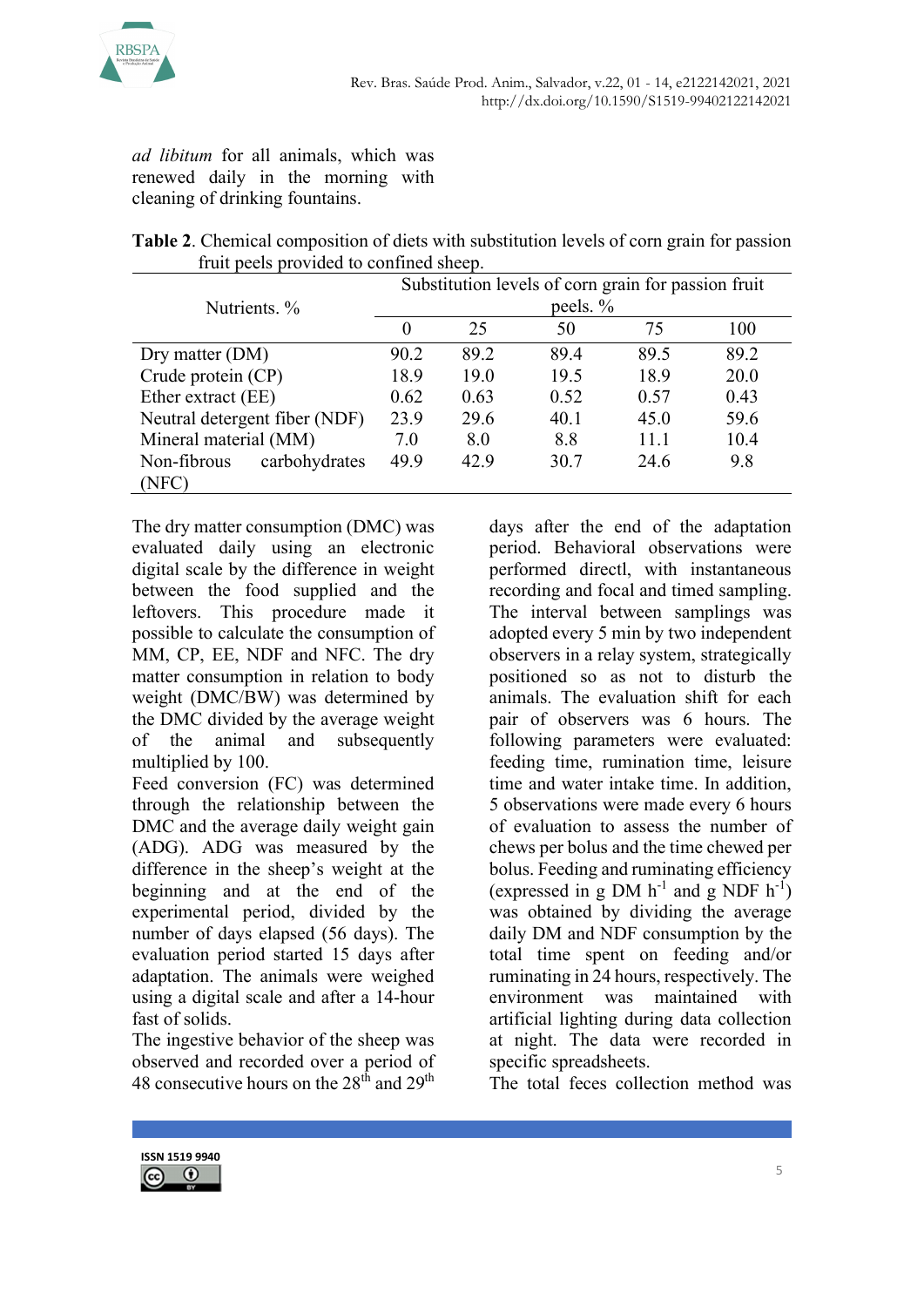

used for three consecutive days to estimate the dry matter (DMAD) and nutrient (MMAD, CPAD, EEAD and NDFAD) apparent digestibility coefficients, with the first day of collection being the  $40<sup>th</sup>$  day after the end of the adaptation period. Feces were collected immediately after excretion to avoid contact with urine. The digestibilities are expressed as a percentage, being calculated using the equation: [(DM or nutrients ingested (g) - DM or nutrients in feces (g) / (DM or nutrients ingested) (g)]  $*$  100.

Collected samples of the food, leftovers and feces were dried in an oven at 55ºC for 72 h to determine the dry matter in air. Next, they were ground in a Willey mill, sieved with 1 mm sieves and stored in plastic pots, and then later sent for analysis to the laboratory for products of plant and animal origin (Laprova) at the Alta Mogiana Regional Polo, Colina, SP. The DM was determined in an oven at 105ºC for 24 hours and the ash content (mineral matter) was determined by combustion at 550ºC for 4 hours (Silva & Queiroz, 2002).

Total nitrogen was determined by the Kjeldahl method (Method 984.13, AOAC, 1995). The NDF and ADF determinations were performed following the guidelines of Komarek (1993) and the EE was determined by hot extraction (90ºC) for 90 minutes with petroleum ether in a Goldfish extractor (AOAC, 1995). The NFC content was estimated by the equation:  $100 - (CP +$ EE + MM + NDF). The  $72\%$  w/w sulfuric acid method was used to determine "Klason" lignin (Silva & Queiroz, 2002). Hemicellulose (HEM) and cellulose (CEL) were calculated using equations: HEM = NDF - ADF and  $CEL = ADF - lignin.$ 

The experimental design was completely randomized with five treatments and four replications. The data were submitted to the normality test (Shaphiro-Wilk test), analysis of variance, polynomial contrasts and regressions (linear, quadratic and cubic), using the Statistical Analysis System (SAS) statistical software package at 5% significance. The model chosen in the regression analysis was the one which best fit the obtained data.

## RESULTS AND DISCUSSION

The DMC and DMC/BW increased linearly as the passion fruit peel was included in the diet, with an increase of 3.89 g and 0.018% for each inclusion level, respectively (Table 3). In evaluating different residues in the sheep diet such as cupuaçu (seed), acerola (seeds), pineapple (peel and crown), passion fruit (peel) and tifton hay (control diet), Pazdiora et al. (2019) observed that the DMC was higher for animals that received passion fruit residue  $(1170.6 \text{ g day}^{-1})$  than for those that received tifton hay  $(962.7 \text{ g day}^{-1})$ and with much more than the animals that received cupuacu  $(452.9 \text{ g day}^{-1})$ , acerola  $(644.2 \text{ g day}^{-1})$  and pineapple  $(693.8 \text{ g day}^{-1})$  residues, all of which were supplied in a 75% proportion of the diet. The authors justified the difference in consumption by the chemical composition of the residues, mainly NDF, which has a variation in the proportions of cellulose, hemicellulose and lignin, as it influences the acceptability, digestibility, time and ruminal transit of this diet. In view of

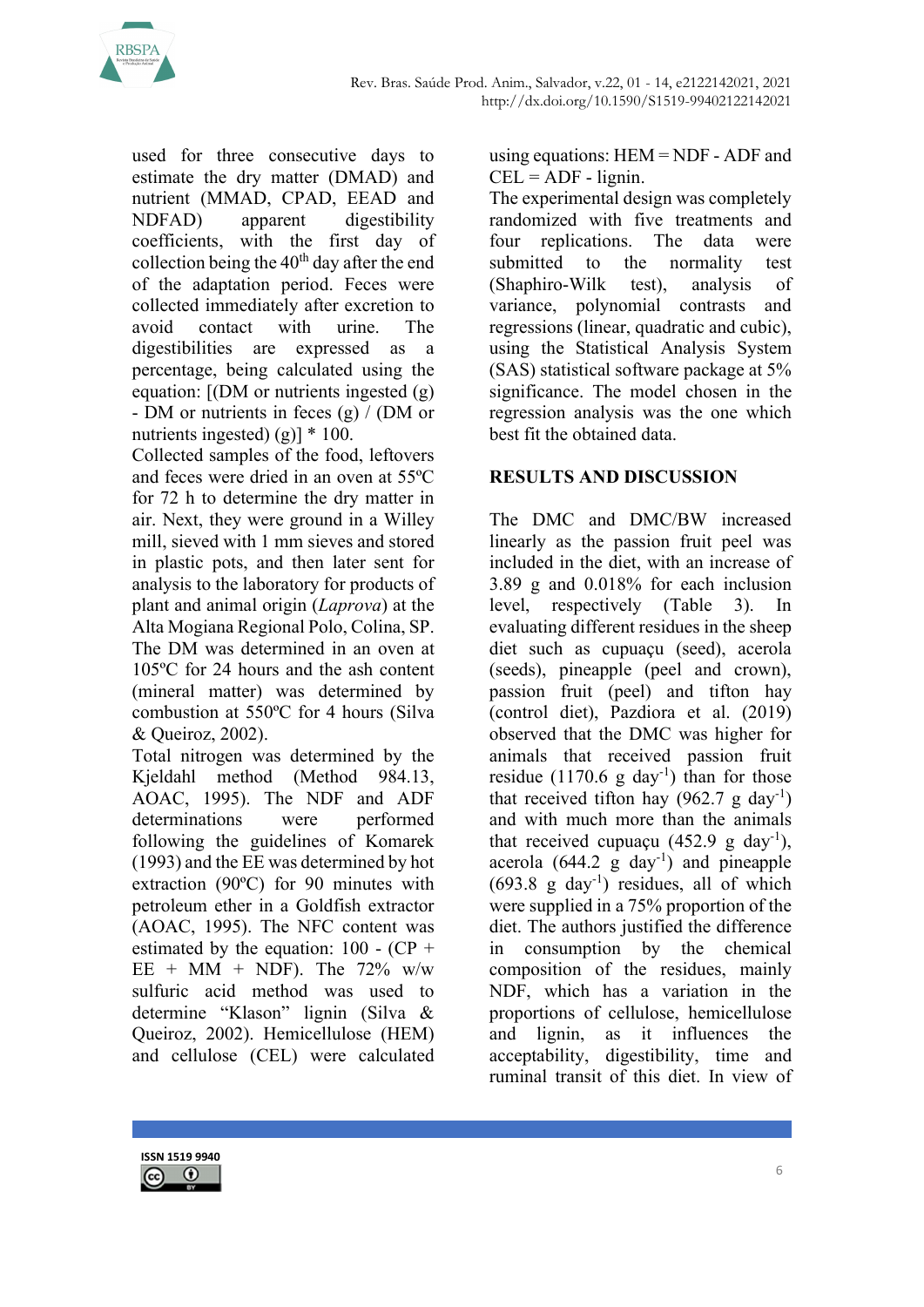

these results, it is possible to state that diets with the inclusion of dehydrated

passion fruit peels have good acceptance for sheep.

Table 3. Dietary intake of diets with inclusion levels of passion fruit peels substituting corn grain provided for confined sheep.

| Variables                    |          |       |                        | Substitution levels of corn grain for | CV <sup>1</sup> | Regression <sup>2</sup> |                               |               |  |
|------------------------------|----------|-------|------------------------|---------------------------------------|-----------------|-------------------------|-------------------------------|---------------|--|
|                              |          |       | passion fruit peels, % |                                       |                 |                         |                               |               |  |
|                              | $\theta$ | 25    | 50                     | 75                                    | 100             | $, \frac{0}{0}$         |                               |               |  |
| DMC. $g \, \text{day}^{-1}$  | 947.8    | 956.9 | 1280.                  | 1411.3                                | 1387.5 19.8     |                         | $0.0045^3$                    | 0.5820 0.2340 |  |
|                              |          |       | 6                      |                                       |                 |                         |                               |               |  |
| DMC/BW. %                    | 3.71     | 3.88  | 4.90                   | 5.34                                  | 5.38            | 13.5                    | $0.00044$ 0.4910 0.2290       |               |  |
| MMC. $g \, day^{-1}$         | 61.4     | 70.8  | 106.6                  | 149.6                                 | 132.6 20.2      |                         | $\leq 0.0001^5$ 0.2821 0.0214 |               |  |
| $CPC. g day-1$               | 179.4    | 174.3 | 252.7                  | 267.2                                 | 282.9           | 20.3                    | $0.0018^6$ 0.8103 0.2888      |               |  |
| EEC. $g \, day^{-1}$         | 4.80     | 5.21  | 5.66                   | 7.10                                  | 4.67            | 29.5                    | 0.5640                        | 0.1650 0.1584 |  |
| NDFC. $g \, day^{-1}$        | 135.9    | 172.8 | 448.9                  | 581.7                                 | 810.0           | 25.7                    | $\leq 0.0001^7$ 0.3032 0.4351 |               |  |
| NFCC. $g \, \text{day}^{-1}$ | 577.5    | 511.3 | 440.0                  | 374.6                                 | 127.7           | 19.8                    | $\leq 0.0001^8$ 0.0471 0.2090 |               |  |

 $DMC =$  dry matter consumption;  $DMC/BW =$  dry matter consumption as a percentage of body weight;  $MMC =$  mineral matter consumption; CPC = crude protein consumption; EEC = ether extract consumption;  $NDFC$  = neutral detergent fiber consumption;  $NFCC$  = of non-fibrous carbohydrate consumption.

<sup>1</sup>CV = coefficient of variation. <sup>2</sup>L = linear, Q = quadratic and C = cubic.

Equations: <sup>3</sup>DMC=1045.85639+3.89472X ( $R^2 = 0.26$ ); <sup>4</sup>DMC/BW=3.80393+0.01788X ( $R^2 = 0.49$ );  ${}^{5}$ MMC=67.86346+0.80626X (R<sup>2</sup> = 0.56);  ${}^{6}$ CPC=191.29873+0.94436X (R<sup>2</sup> = 0.33);  $^7$ NDFC=86.70217+6.92040X (R<sup>2</sup> = 0.81);  $^8$ NFCC=671.18844-4.85329 (R<sup>2</sup> = 0.85).

The NDF consumption increased and that of NFC decreased linearly with the corn grain substitution by the passion fruit peel due to the chemical composition of the diets (Table 2). This composition of the diets is mainly due to the difference in nutrients between the corn grain and the passion fruit peel. The carbohydrates which normally make up the NDF have a low degradation rate and a slow passage rate through the reticulum-rumen, and therefore diets with high NDF levels promote a reduction in the total dry matter intake due to the limitation caused by the filling of the reticulum-rumen, limiting the expression of the animal's genetic potential for production (Alves et al., 2016). Even with the NDF increase in diets with more passion fruit peel, the animals presented higher DMC, demonstrating that other factors besides

the amount of NDF can influence DMC, such as the composition of this NDF and its effectiveness. The higher DMC associated with the diets' composition reflected in linear increases in the MMC and CPC, and similar EEC.

The DMAD showed a linear reduction as the corn grain was substituted by passion fruit peels for sheep in an intensive confined system (Table 4). Thus, a 0.083% decrease in digestibility was observed for each inclusion level, possibly the DMC and the chemical composition interfered in this variable. The apparent digestibility of NDF linearly increased with the inclusion of passion fruit peels in the diet with an increase of 0.30% for each inclusion level.

The passion fruit peel is rich in pectin, a non-structural carbohydrate, a component of the cell wall which gives

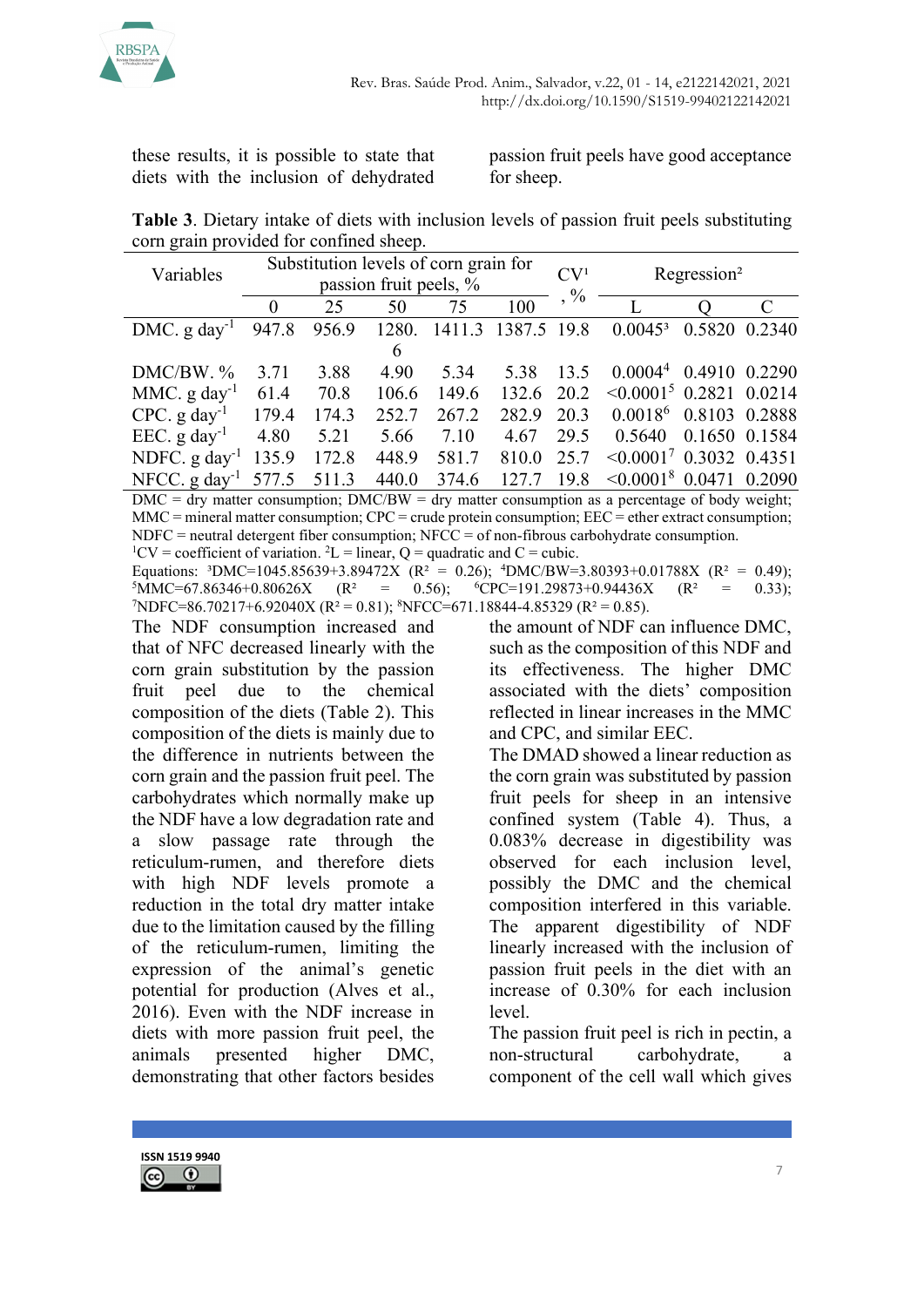

the diet a high energy value, reaching 24.98% (Lousada Jr. et al., 2006). In this way, the degradation of the fibrous fraction of the diet in comparison to the corn grain, rich in starch, can also provide an ideal rumen environment (Henrique et al., 2003). In addition to NDF, the composition of this fiber is also important as it may contain a high proportion of lignin, which in addition to being indigestible also negatively interferes in the cellulose digestibility by making ruminal bacterial action unfeasible (Oliveira et al., 2013).

In using 75% of residues in the sheep diet, Pazdiora et al. (2019) found that DMAD was higher for the diet with passion fruit (77.85%) in relation to the diets with pineapple (63.14%), acerola (59.07%) and cupuaçu (61.68%), and similar to the diet with tifton hay (71.83%). Furthermore, in evaluating pineapple, guava, papaya, mango and passion fruit residues for substituting corn silage in the proportions of 10 and

30%, Azevedo et al. (2011) found similarity in digestibility between diets with 10% substitution, while at 30% there was a significant effect on digestibility. Pineapple and papaya residues had a higher DMAD ( $p$ <0.05) at the 30% inclusion level in the diets compared to those of guava and passion fruit. The justifications in both works are related to the variation in the chemical composition of the residues, mainly to the lignin content, and to the DMC.

The apparent digestibility of CP, EE and MM were not influenced due to the substitution of corn grain by passion fruit peels for confined sheep. There is greater use of these nutrients by animals with greater CP and MM consumption and similar digestibility. According to Cruz et al. (2011), digestibility is influenced by the feed level, the ruminal capacity and the chemical composition of the diets, while the ruminal retention time may vary.

| <b>Table 4.</b> Apparent digestibility of dry matter and nutrients in diets with inclusion levels |
|---------------------------------------------------------------------------------------------------|
| of passion fruit peels substituting corn grain supplied to confined sheep.                        |
| Substitution lovels of comparative for                                                            |

| Variables <sup>1</sup> ,<br>$\frac{0}{0}$ | Substitution levels of corn grain for<br>passion fruit peels, % |      |      |      |      | CV <sup>2</sup><br>$\frac{0}{0}$ |                     | Regression <sup>3</sup> |        |
|-------------------------------------------|-----------------------------------------------------------------|------|------|------|------|----------------------------------|---------------------|-------------------------|--------|
|                                           | $\Omega$                                                        | 25   | 50   | 75   | 100  |                                  |                     |                         |        |
| <b>DMAD</b>                               | 83.8                                                            | 76.3 | 76.3 | 74.7 | 71.5 | 3.07                             | $\leq 0.0001^4$     | 0.1468                  | 0.0282 |
| <b>CPAD</b>                               | 81.5                                                            | 78.9 | 81.9 | 82.1 | 83.7 | 3.39                             | 0.1258              | 0.3077                  | 0.3635 |
| <b>EEAD</b>                               | 44.9                                                            | 46.9 | 63.0 | 60.6 | 46.6 | 24.8                             | 0.4528              | 0.0694                  | 0.2450 |
| <b>MMAD</b>                               | 67.9                                                            | 62.0 | 59.7 | 68.6 | 65.8 | 8.19                             | 0.7992              | 0.1107                  | 0.0952 |
| <b>NDFAD</b>                              | 44.8                                                            | 43.8 | 62.4 | 60.1 | 68.4 | 14.8                             | 0.0012 <sup>5</sup> | 0.8926                  | 0.5394 |

 $\text{PMAD} = \text{Dry matter apparent digestibility: CPAD} = \text{Crude protein apparent digestibility: EEAD} = \text{Ether}$ extract apparent digestibility; MMAD = Mineral matter apparent digestibility; NDFAD = Neutral detergent fiber apparent digestibility.

 ${}^{2}CV = coefficient$  of variation.

 ${}^{3}L=$  linear, Q = quadratic and C = cubic.

Equations:  $\text{4}$ DMAD=80.51470-0.08360X (R<sup>2</sup> = 0.59);  $\text{5}$ NDFAD=39.40118+0.30828X (R<sup>2</sup> = 0.67)

Studying the ingestive behavior is an important tool in evaluating diets, as it

enables adjusting the feeding management of animals to obtain better

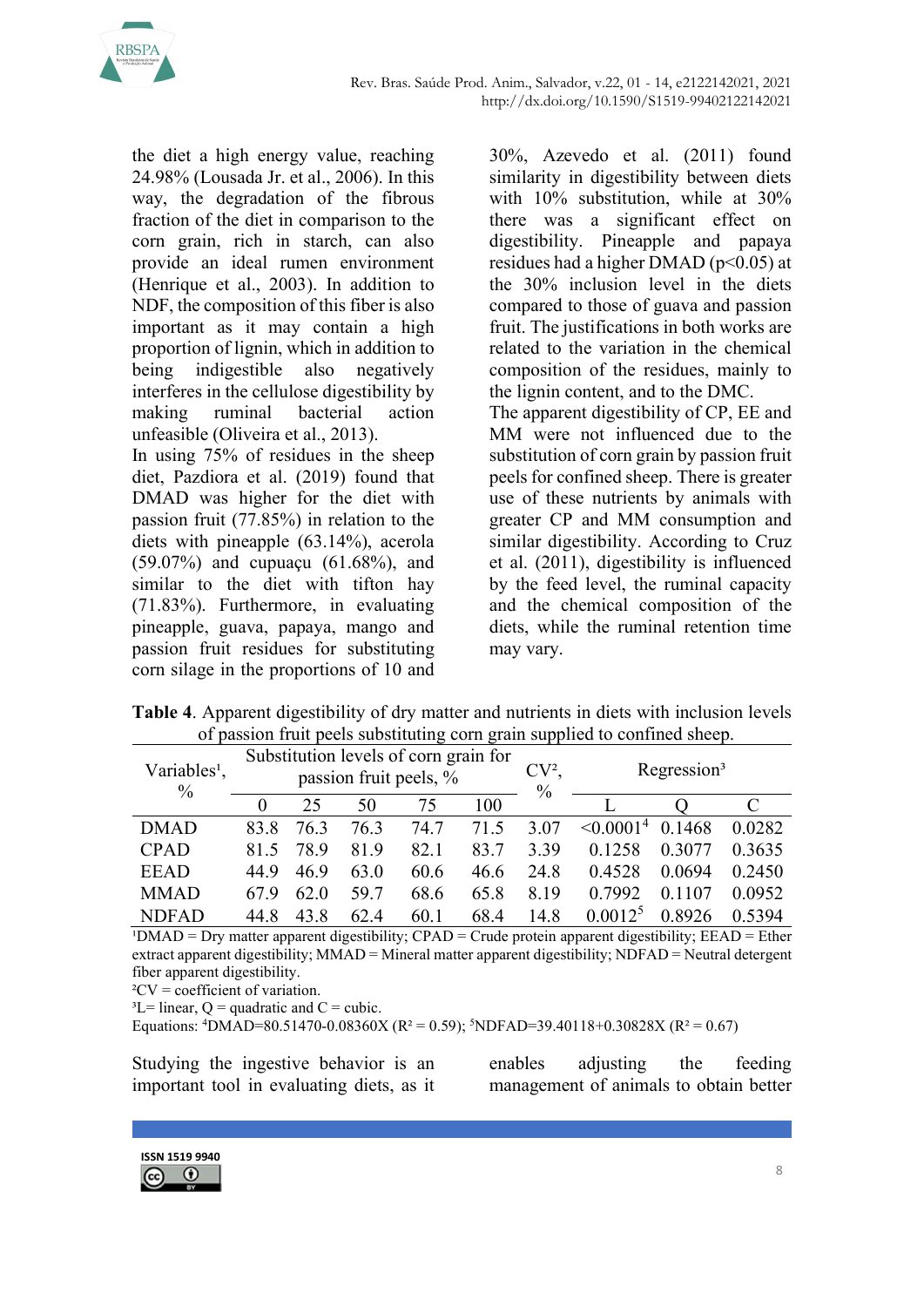

productive performance (Figueiredo et al., 2013). The feeding, rumination, leisure and water intake times presented averages of 3.74; 2.92; 16.92 and 0.42 hours, and were not influenced by the diets (Table 5), even though the chemical composition, mainly the NDF contents were different. When observing the feeding time, in which the NDF varied between 23 and 60%, it is observed that the time used did not change. A possible explanation for this could be due to the size of the particles being the same, since the passion fruit peels were crushed so that the particles were similar to the crushed corn grain, and thus did not change the physical effectiveness of the fibers.

Table 5. Ingestive behavior of sheep fed the inclusion of passion fruit peels as a substitute for corn grain for confined animals

| Variables <sup>1</sup> | Substitution levels of corn grain<br>for passion fruit peels, % |             |             |                  |            | CV <sup>2</sup> |                                                        | Regression <sup>3</sup> |               |
|------------------------|-----------------------------------------------------------------|-------------|-------------|------------------|------------|-----------------|--------------------------------------------------------|-------------------------|---------------|
|                        | $\Omega$                                                        | 25          | 50          | 75               | 100        | $, \frac{0}{0}$ |                                                        | $\overline{Q}$          | $\mathcal{C}$ |
| FT, h                  | 4.37                                                            | 3.70        | 3.40        | 3.76             | 3.49       | 22.4            | 0.2170                                                 | 0.3671 0.4605           |               |
| RT, h                  | 3.35                                                            | 3.03        | 3.02        | 2.24             | 2.94       | 28.8            | 0.2425                                                 | 0.4310 0.3954           |               |
| LT, h                  | 15.8                                                            | 16.8        | 17.1        | 17.6             | 17.1       | 6.27            | 0.0522                                                 | 0.1517 0.7345           |               |
| DT, h                  | 0.47                                                            | 0.45        | 0.46        | 0.40             | 0.47       | 59.2            | 0.6035                                                 | 0.5647 0.3055           |               |
| NCB, no.               | 59.0                                                            | 60.0        | 60.9        | 56.5             | 61.2       | 15.5            | 0.9450                                                 | 0.9038 0.5331           |               |
| CTB, s                 | 42.1                                                            | 46.7        | 45.9        | 37.7             | 44.1       | 16.4            | 0.6604                                                 | 0.7685 0.0939           |               |
| FEDM, g MS $h^{-1}$    | 213.<br>4                                                       | 291.7 379.8 |             | 383.5            | 483.6 21.3 |                 | 0.0004 <sup>4</sup>                                    | 0.7927 0.4787           |               |
| REDM, g MS $h^{-1}$    | 289.<br>3                                                       |             | 366.0 435.4 | 636.0 515.3 24.1 |            |                 | $0.0031^{5}$                                           | 0.2642 0.0988           |               |
| FENDF, g MS $h^{-1}$   | 29.8                                                            | 53.0        | 132.6       | 158.0            |            |                 | $282.9$ 19.7 $\leq 0.0001^6$ 0.0139 0.2998             |                         |               |
| RENDF, g MS $h^{-1}$   | 37.7                                                            | 67.2        | 152.0       |                  |            |                 | $262.0$ 301.5 23.1 < 0.0001 <sup>7</sup> 0.5779 0.0598 |                         |               |

 $\overline{P}T = \text{feedback time}$ ;  $RT = \text{running time}$ ;  $LT = \text{leisure time}$ ;  $DT = \text{drinking water time}$ ;  $NCB = \text{number}}$ of chews per bolus;  $CTB =$  chewing time per bolus;  $FEDM =$  feed efficiency as a function of dry matter consumption;  $REDM =$  rumination efficiency as a function of dry matter consumption;  $FENDF =$  feeding efficiency as a function of neutral detergent fiber consumption;  $RENDF =$  rumination efficiency as a function of neutral detergent fiber consumption;

<sup>2</sup>CV = coefficient of variation.<sup>3</sup>L= linear, Q = quadratic and C = cubic.

Equations: <sup>4</sup>FEDM = 238.21153+2.29721X ( $\mathbb{R}^2$  = 0.57); <sup>5</sup>REDM = 291.44271+3.35289X ( $\mathbb{R}^2$  = 0.48);  ${}^{6}$ ENDF = 10.11542+2.32228X (R<sup>2</sup> = 0.86); <sup>7</sup>RENDF = 15,05102+2.98180X (R<sup>2</sup> = 0.87);

DM and NDF feeding efficiencies increased linearly with the substitution of corn grain by passion fruit peels, where there was an increase of 2.30 and 2.32 g DM  $h^{-1}$  at each substitution level, respectively. In relation to feeding efficiency, there was no effect of the

inclusion of passion fruit peel on the time spent in feeding in hours per day, so the linear increases in the DM and NDF consumption caused the sheep that received higher passion fruit peel levels in the diet ingested greater amounts of DM and NDF at similar feeding times.

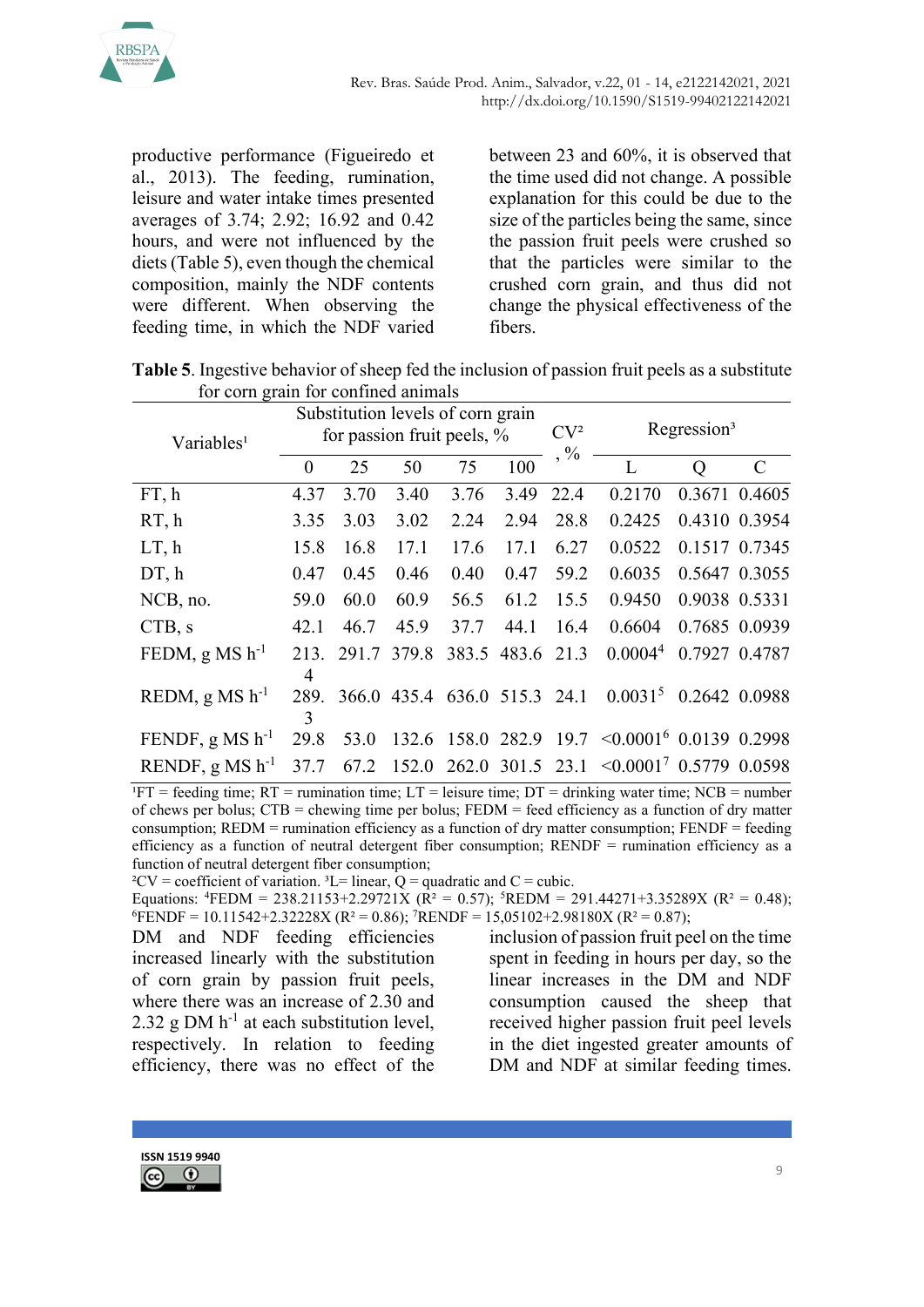

This explains the improvement in DM or NDF feed efficiency (expressed in g) per hour. Figueiredo et al. (2019) also did not observe any difference between the average times spent feeding when evaluating the inclusion of 0, 12, 24 and 36% of passion fruit in replacing tifton 85 grass hay in feeding crossbred heifers, even showing a difference of NDF in the composition of diets.

It was observed that the rumination time was not influenced by including passion fruit peels in the sheep diet. An increase in rumination times was expected due to the higher NDF consumption by sheep with the inclusion of passion fruit peel (Azevedo et al., 2013). However, some other aspects need to be considered such as the NDF composition and the physically effective NDF, which can influence the indigestibility degree of the NDF, which in turn is evaluated by the particle size, the content of potentially degradable fiber and the degradation rate of this fiber in the rumen.

The number of chews per bolus and time of chews per bolus were not influenced by including passion fruit peel in the sheep diet, with the number of chews bolus<sup>-1</sup> being between the ranges of  $56.5$ to 61.2, respectively, and the time of chews being  $37.7$  to  $46.7$  s bolus<sup>-1</sup>, possibly caused by the similar particle size in the diets, resulting in the same effectiveness of the fiber. Cirne et al. (2014) found a similar rumination time for lambs fed with mulberry hay in the proportions of 0; 12.5 and 25% in replacing the concentrate, justified by the same fiber content in diets. In addition, the mulberry hay was crushed using a 0.8 mm mesh sieve to facilitate standardizing the concentrates and to avoid selectivity by the lambs.

The rumination DM and NDF efficiencies increased linearly with the inclusion of passion fruit peel, with increases of 3.35 and 2.98 g  $h^{-1}$  of DM and NDF, respectively, for each increase in passion fruit peel, demonstrating to be more efficient in ruminating. These increases in efficiencies are associated with higher DMC and NDF consumption and similar total rumination time, chew time and number of chews per ruminated bolus. Carvalho et al. (2014) relate that the NDF content contained in the food and the particle size are important factors which influence the animals' ingestive behavior. The greater the amount of NDF and/or the larger particle size, the greater the time spent on chewing activities (feeding and ruminating), which can influence the ability to eat food. In the present study, the crushing of the dehydrated passion fruit peels reduced the NDF effectiveness, which explains the results.

ADG was not influenced by the substitution of corn grain by passion fruit peels, presenting an average of 0.225 kg  $day^{-1}$ , and as a consequence the animals presented similar final weight with an average of 32.1 kg, thus presenting slaughtering conditions by weight reached (Table 6). The NRC (1985) recommends gains of  $300 \text{ g day}^{-1}$ , suggested for highly specialized breeds for meat production; however, the ADG is affected by the breed, sex, and age of the animal, and mainly by the diet characteristics to which it was submitted. Costa et al. (2011) obtained gains in the order of 204.2 g day<sup>-1</sup> when evaluating the performance of Santa Inês, Dorper x Santa Inês and Sem Breed sheep receiving a diet with 50% roughage and 50% concentrate. According to the

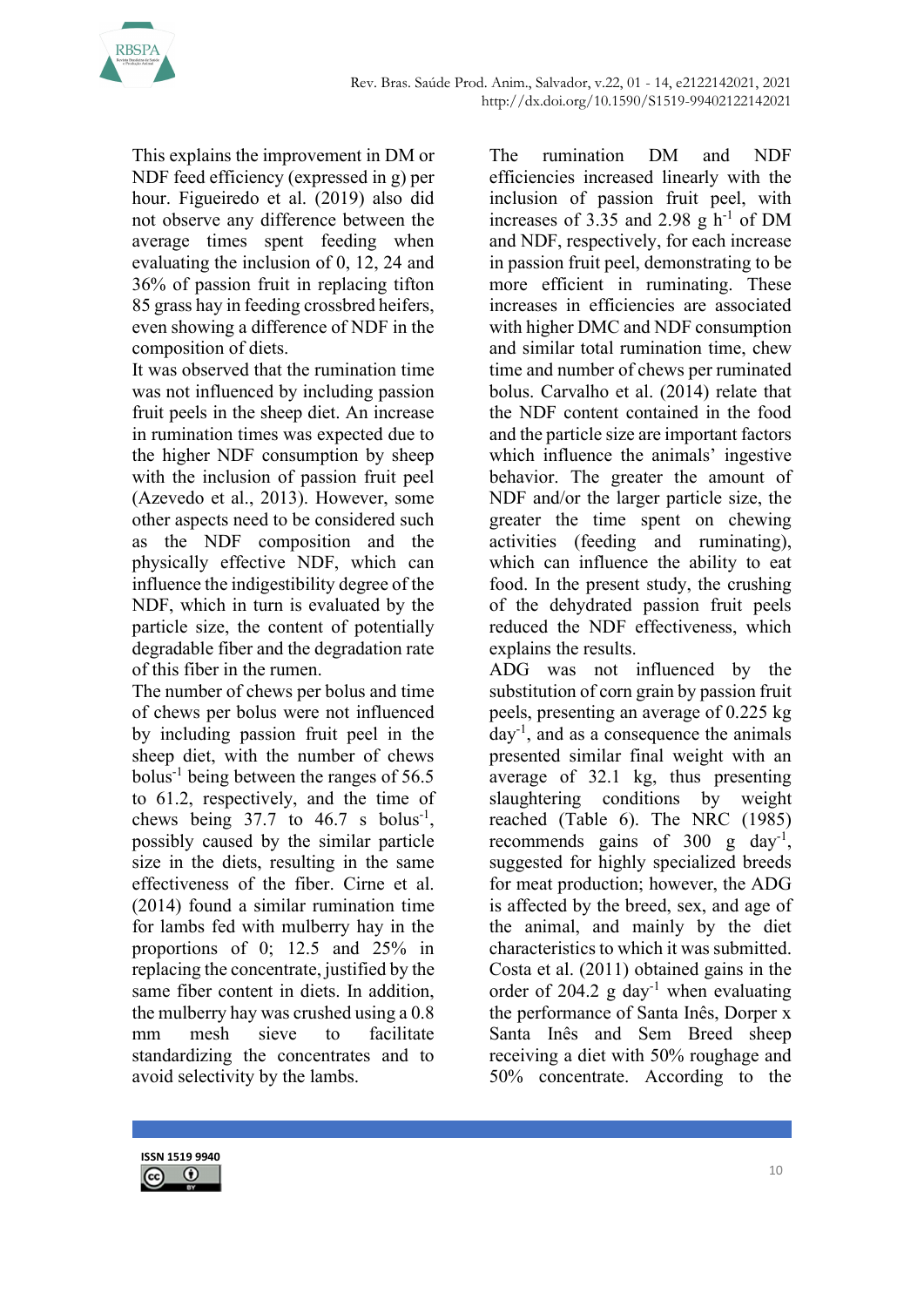

present study, gains of 225 g day<sup>-1</sup> can be considered satisfactory with the use of fruit residues. In evaluating lambs from 12 to 25 kg of body weight using dehydrated cashew bagasse or sorghum silage as the roughage source, Silva et al. (2011) found similarities in weight gain with gains of  $117.55$  g day<sup>-1</sup> for the lambs that received cashew bagasse.

| Table 6. Sheep performance fed the inclusion of passion fruit peels as a substitute for the |
|---------------------------------------------------------------------------------------------|
| corn grain supplied to confined sheep.                                                      |

| Variables          | Substitution levels of corn grain for<br>passion fruit peels, % |       |       |       |           |      | CV <sup>1</sup><br>Regression <sup>2</sup> |        |        |
|--------------------|-----------------------------------------------------------------|-------|-------|-------|-----------|------|--------------------------------------------|--------|--------|
|                    |                                                                 | 25    | 50    |       | 100       | $\%$ |                                            |        |        |
| Initial weight, kg | 19.0                                                            | 19.4  | 19.1  | 19.7  | 20.1 21.1 |      | 0.7067                                     | 0.9080 | 0.9446 |
| Final weight, kg   | 31.8                                                            | 30.8  | 33.2  | 33.1  | 31.4      | 15.5 | 0.8764                                     | 0.7001 | 0.5494 |
| ADG, kg            | 0.229                                                           | 0.204 | 0.251 | 0.238 | 0.200     | 18.0 | 0.7430                                     | 0.2962 | 0.1620 |
| FC                 | 416                                                             | 4 77  | 5.10  | 5.94  | 6.88      | 16.8 | 0.0006 <sup>3</sup>                        | 0.5148 | 0.8023 |

 $ADG$  = average daily weight gain;  $DMC/BW$  = dry matter consumption as a percentage of body weight; FC = feed conversion.

<sup>1</sup>CV = coefficient of variation. <sup>2</sup>L= linear,  $Q =$  quadratic and  $C =$  cubic.

Equation:  ${}^{3}FC = 4.20024 + 0.02442X$  (R<sup>2</sup> = 0.47)

The ADG showed no changes when including passion fruit peels and associated with the increase in the DMC resulted in worsening the FC, with an increase in the values of 0.024 for each inclusion level. Pazdiora et al. (2019) found that the best FC values were observed in animals fed diets containing passion fruit (8.3) and tifton hay (13.4) in relation to acerola (56.4), and similar to the animals that received pineapple (18.4) and cupuaçu (31.7). The authors explained these differences due to the chemical composition, which influenced the consumption and use of nutrients.

Including passion fruit peels as a substitute for corn grain linearly increases the consumption and efficiency of dry matter feeding, which shows good acceptance by the sheep and decreases the dry matter apparent digestibility. The inclusion of passion fruit peels does not interfere with the average daily gain and final weight for confined sheep, which therefore makes

its use in animal feed feasible and prevents inappropriate disposal of passion fruit peels and consequently reduces environmental pollution. In addition, it will enable sheep production in regions where it is possible to obtain this residue easily, thus contributing to reduce production costs.

## ACKNOWLEDGEMENTS

The authors would like to thank the Federal University of Rondônia Foundation (UNIR) for granting the Scientific Initiation scholarships (PIBIC/UNIR).

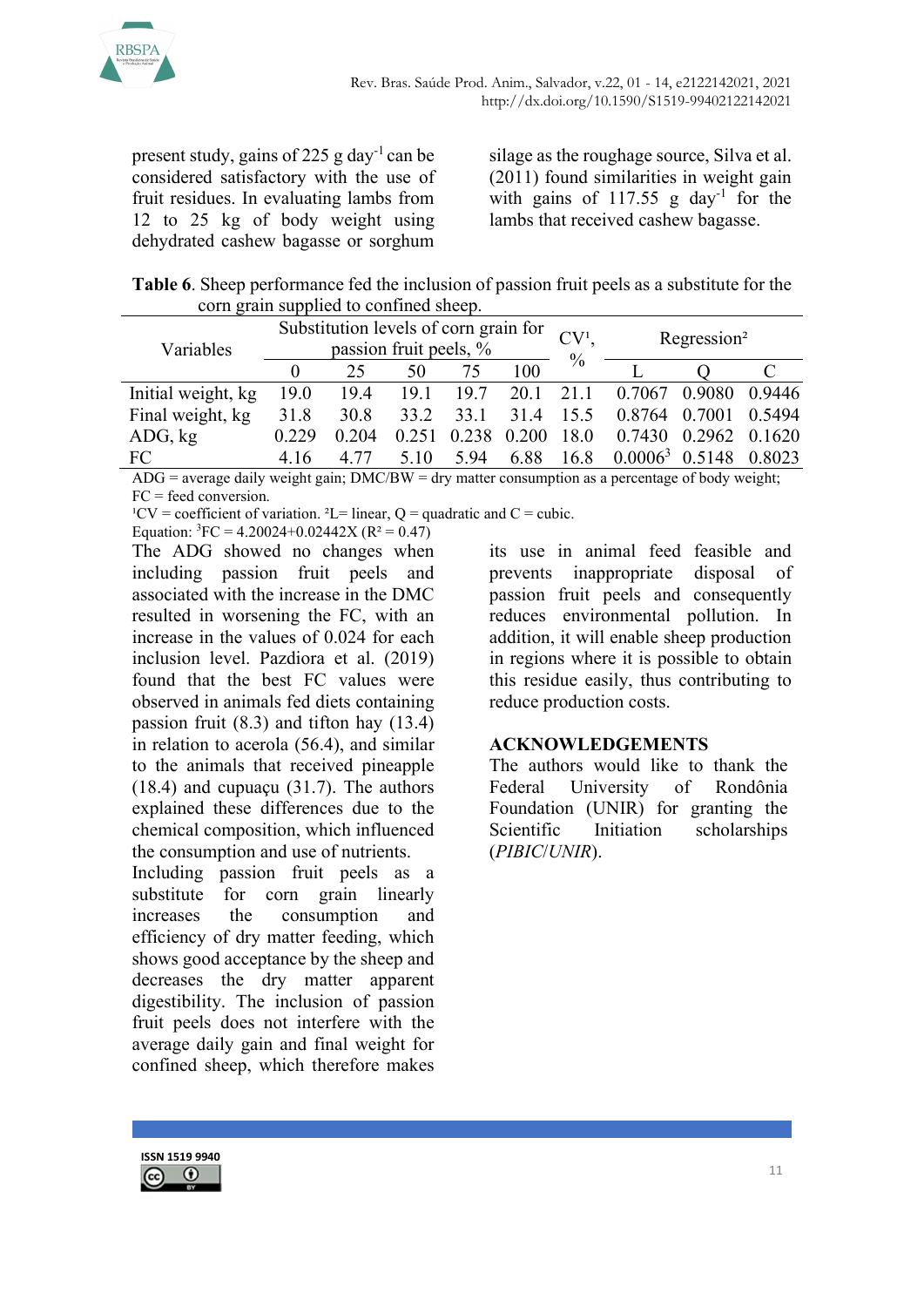

## **REFERENCES**

ALVARES, C.A.; STAPE, J.L.; SENTELHAS, P.C; GONÇALVES, J.L. de; SPAROVEK, G. Koppen's climate classification map for Brazil. Meteorologische Zeitschrisft, v. 22, n. 6, p. 711-728, 2013.

ALVES, A.R.; PASCOAL, L.A.F.; CAMBUÍ, G.B.; TRAJANO, J. da S.; SILVA, C.M. da; GOIS, G.C. Fibra para ruminantes: Aspecto nutricional, metodológico e funcional. Pubvet, v. 10, n. 7, p. 568-579, 2016.

ASSOCIATION OF OFFICIAL ANALYTICAL CHEMISTRY - AOAC. Official methods of analysis. 16. ed. Arlington: AOAC International, 1995. 1025p.

AZEVEDO, R.A.; RUFINO, L.M.A.; SANTOS, A.C.R.; RIBEIRO JUNIOR, C.S.; RODRIGUEZ, N.M.; GERASEEV, L.C. Comportamento ingestivo de cordeiros alimentados com torta de macaúba. Arquivo Brasileiro de Medicina Veterinária e Zootecnia, v. 65, n. 2, p. 490-496, 2013.

CARVALHO, S.; DIAS, F.D.; PIRES, C.C.; BRUTTI, D.D.; LOPES, J.F.; SANTOS, D.; BARCELOS, R.D.; MACARI, S.; WOMMER, T.P.; GRIEBLER, L. Comportamento ingestivo de cordeiros Texel e Ideal alimentados com casca de soja. Archivos de Zootecnia, v. 63, n. 241, p. 55-64, 2014.

CIRNE, L.G.A.; SILVA SOBRINHO, A.G da; SANTANA, V.T.; SILVA, F.U.; LIMA, N.L.L.; OLIVEIRA, E.A.

de; CARVALHO, G.G.P.de; ZEOLA, N.M.B.L.; TAKAHASHI, R. Comportamento ingestivo de cordeiros alimentados com dietas contendo feno de amoreira. Semina: Ciências Agrárias, v. 35, n. 2, p. 1051-1060, 2014.

COSTA, Q.P.B.; WECHSLER, F.S.; COSTA, D.P.B.; POLIZEL NETO, A.; ROÇA, R.O.; BRITO, T.P. Desempenho e características da carcaça de bovinos alimentados com dietas com caroço de algodão. Arquivo Brasileiro de Medicina Veterinária e Zootecnia. v. 63, n. 3, p. 729-735, 2011.

COUTO FILHO, C.C.D.C.; SILVA FILHO, J.C. da; NEIVA JUNIOR, A.P.; SOUZA, R.M. de; NUNES, J.A.R.; COELHO, J.V. Frações fibrosas da silagem de resíduo de manga com aditivos. Ciência e Agrotecnologia, v. 34, n. 3, p. 751-757, 2010.

CRUZ, B.C.C.; CRUZ, C.L. dos S.; PIRES, A.; ROCHA, J.B.; BASTOS, M.P.V.; SANTOS, S. Desempenho, consumo e digestibilidade de cordeiros em confinamento recebendo silagens de capim elefante com diferentes proporções de casca desidratada de maracujá. Semina: Ciências Agrárias, v. 32, n. 4, p. 1595-1604, 2011.

CRUZ, S.S.; MORAIS, A.B.F.; RIBEIRO, S.B.; OLIVEIRA, M.G. de; COSTA, M.S. da; FEITOSA, C.T.L. Resíduos de frutas na alimentação de ruminantes. Revista Eletrônica Nutritime, v. 10, n. 6, p. 2909-2931, 2013.

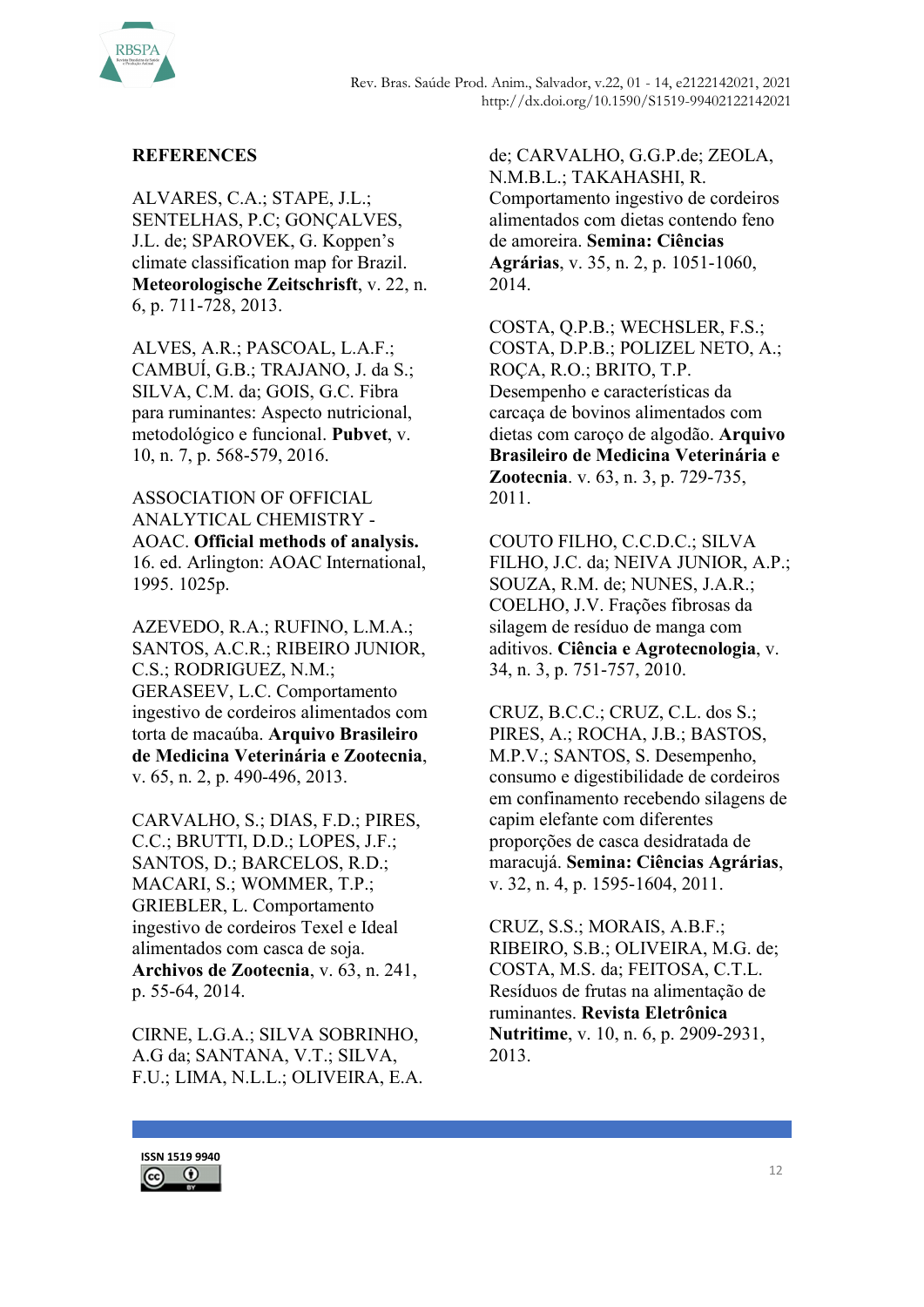

FIGUEIREDO, M.P. de; SALIBA, E. de O.S.; BARBOSA, G.S.S.C.; AGUIAR E SILVA, F.; MOTA E SILVA, C.R. da; NUNES, A.N.; MOREIRA, G.R.; MARTINS, L.T. Passion fruit by-product as a substitute for Tifton 85 hay in diets for dairy heifers. Semina: Ciências Agrárias, v. 40, n. 6, p. 2719-2732, 2019.

FIGUEIREDO, M.R.P.; SALIBA, E.O.S.; BROGES, I.; REBOUÇAS, G.M.N.; AGUIAR E SILVA, F.; SÁ, H.C.M. Comportamento ingestivo de ovinos alimentados com diferentes fontes de fibra. Arquivo Brasileiro de Medicina Veterinária e Zootecnia, v. 65, n. 2, p. 485-489, 2013.

GONZAGA, S.S.; CORRÊA, G.F.; SANTOS, L.V. dos; IRIGOYEN, L.R.; SCHEEREN, F.B. Manual de cortes de carne ovina: para um melhor aproveitamento da carcaça. Embrapa, Brasília-DF, 2018.

HENRIQUE, W.; SAMPAIO, A.A.M.; LEME, P.R.; ALLEONI, G.F.; LANNA, D.P.D., MALHEIROS, E.B. Digestibilidade e balanço de nitrogênio em ovinos alimentados à base de dietas com elevado teor de concentrado e níveis crescentes de polpa cítrica peletizada. Revista Brasileira de Zootecnia, v. 32, n. 6, p. 2007-2015, 2003.

INSTITUTO BRASILEIRO DE GEOGRAFIA E ESTATÍSTICA - IBGE. Produção agrícola municipal 2017. Rio de Janeiro: IBGE, 2017. Disponível em: <https:// sidra.ibge.gov.br/pesquisa/pam/tabelas> . Acesso em: 04 novembro 2019.

INSTITUTO BRASILEIRO DE GEOGRAFIA E ESTATÍSTICA - IBGE. Produção da pecuária municipal 2019. Rio de Janeiro: IBGE, 2019a. Disponível em: <https://sidra.ibge.gov.br/tabela/3939>. Acesso em: 01 junho 2020.

INSTITUTO BRASILEIRO DE GEOGRAFIA E ESTATÍSTICA - IBGE. Produção da pecuária municipal 2019. Rio de Janeiro: IBGE, 2019b. Disponível em: <https://www.ibge.gov.br/estatisticas/ec onomicas/agricultura-e-pecuaria/9117 producao-agricola-municipal-culturastemporarias-epermanentes.html?=&t=resultados>. Acesso em: 06 janeiro 2021.

KOMAREK, A.R. A filter bag procedure for improved efficiency of fiber analysis. Journal of Dairy Science, v. 76, suppl. 1, 250-259, 1993. LOUSADA JÚNIOR, J.E.; COSTA, J.M.C. da; NEIVA, J.N.M.; RODRIGUEZ, N.M. Caracterização físico-química de subprodutos obtidos do processamento de frutas tropicais visando seu aproveitamento na alimentação animal. Revista Ciência Agronômica, v. 37, n. 1, p. 70-76, 2006.

NATIONAL RESEARCH COUNCIL - NRC. Nutrient requirementsof sheep. 6.ed. Washington, D.C.: National Academy Press, 1985. 99p.

OLIVEIRA, R.L.; LEÃO, A.G.; ABREU, L.L.; TEIXEIRA, S.; SILVA, T.M. Alimentos alternativos na dieta de ruminantes. Revista Científica de